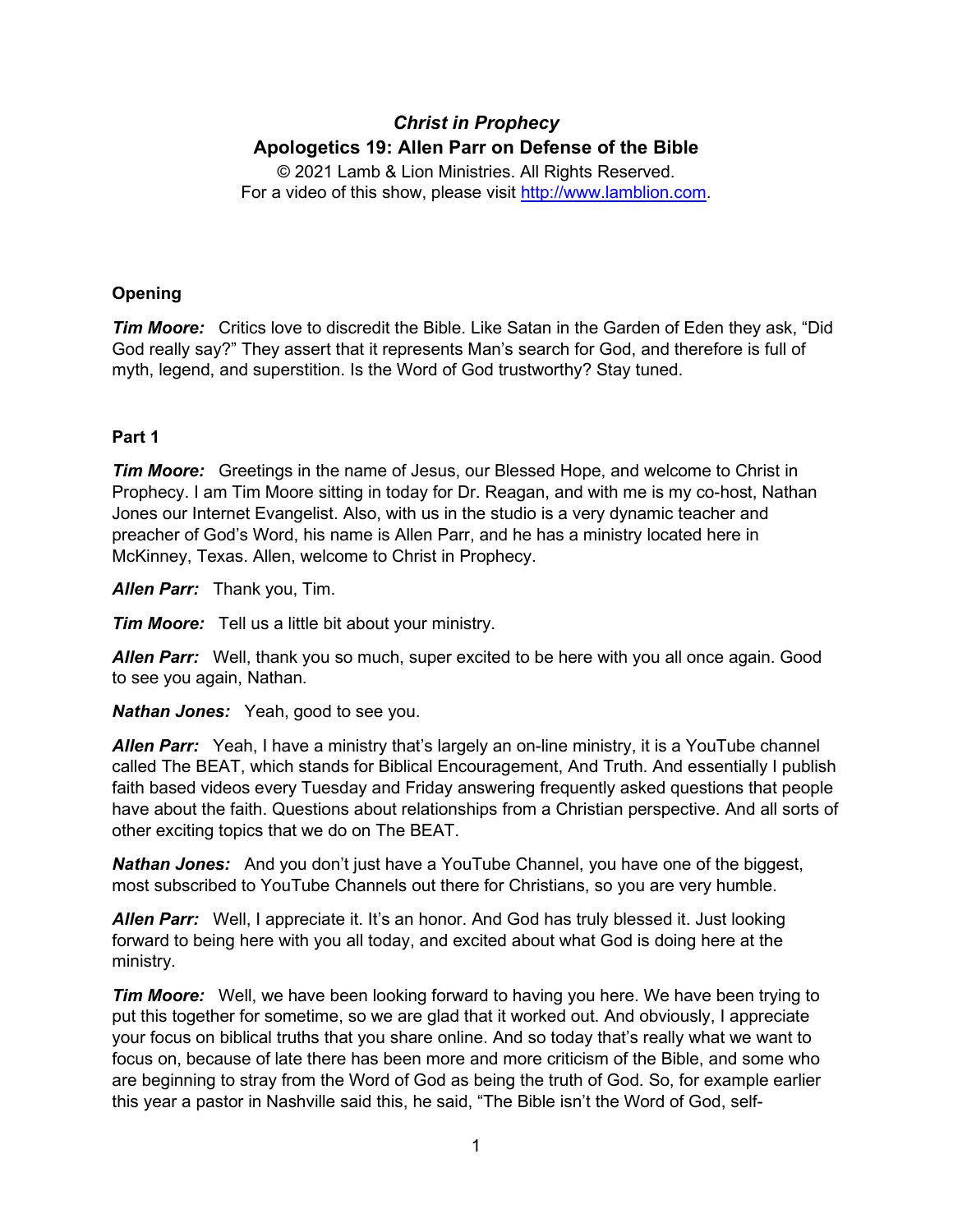interpreting, inerrant or infallible it is a human response to God, living and dynamic." Denying the truth of the Word of God. How do we contrast that with what we know of as the truth?

*Allen Parr:* Yeah, well, I think one of the things that, if I'm not mistaken, he may have mentioned that it's like filled with myth, or legend, and different things like that. And I think that when people make those statements they don't really understand the gravity of the statement that they are making. In other words, if we are saying that largely, probably thinking more so the Old Testament some of the stories of Jonah, and the fish and different things, and they say, okay well this myth or legend. Then what we are really saying without saying that is that Jesus was a liar. Because we know that when Jesus was on the earth He put his stamp of approval largely on the Old Testament because He preached from that, He quoted from that, He taught that in the synagogues.

So, I think we have to be careful when we say, okay, well, the Bible is full of myth and legend, because with that we are also making the statement that we believe that Jesus was a liar as well. Not only that I don't think there is any real proof that we can say that these events that happened in the Old Testament were legends or myth. That's just somebody saying, "Well, I don't believe that Jonah was really in the belly of the whale, in a fish for three days." So, I don't think there is much proof there for that.

*Nathan Jones:* Interesting. Well, what about people then they look at the Old Testament and they look at the stories, and then they look at the New even and well, that is 2,000 years ago. Those are primitive cultures. They didn't have cellphones, and they didn't have the problems that we have today, therefore the Bible can't be relevant. How is it supposed to help us today? Do you believe that the Bible is just as relevant then as it is today.

*Allen Parr:* Yeah, you know it's interesting I personally enjoy, I hope I don't get in trouble for this, but I personally enjoy studying the Old Testament a little bit more than the New Testament. I love both of them as a student of the Word of God, but I relate more to the stories and the lives, and the lessons that we can find in the Old Testament.

And I think one of the things that we have to remember is that there is something that we call in Bible study as timeless truths, and these are things that are going to transcend time, culture, geography. These are just truths that we see in the Word of God that are going to be true no matter what.

And when we look at the stories of the Old Testament we see people that are dealing with the same issues that we are dealing with today; whether it is worry, whether it is anxiety, whether it is depression, whether it is feeling like God has abandoned them, all those things. So, I think that when people make the statement that the Bible of the Old Testament largely is not relevant. I just don't think that maybe they understand how to study the Bible to see the relevancy of it and make it practical.

*Nathan Jones:* One of my favorite lines is from the "Muppets Take Manhattan." Kermit was talking to a restaurant owner and the restaurant owner said to Kermit, "Peoples are peoples," in that New York accent. And it's true that people back then weren't different than people today. Sure, the culture might have been a little different, the clothes and the activities, but the people then were made in God's image just like we are today. They had the same problems, and the same hang ups, so the Bible addressed those issues then. It is definitely relevant to today.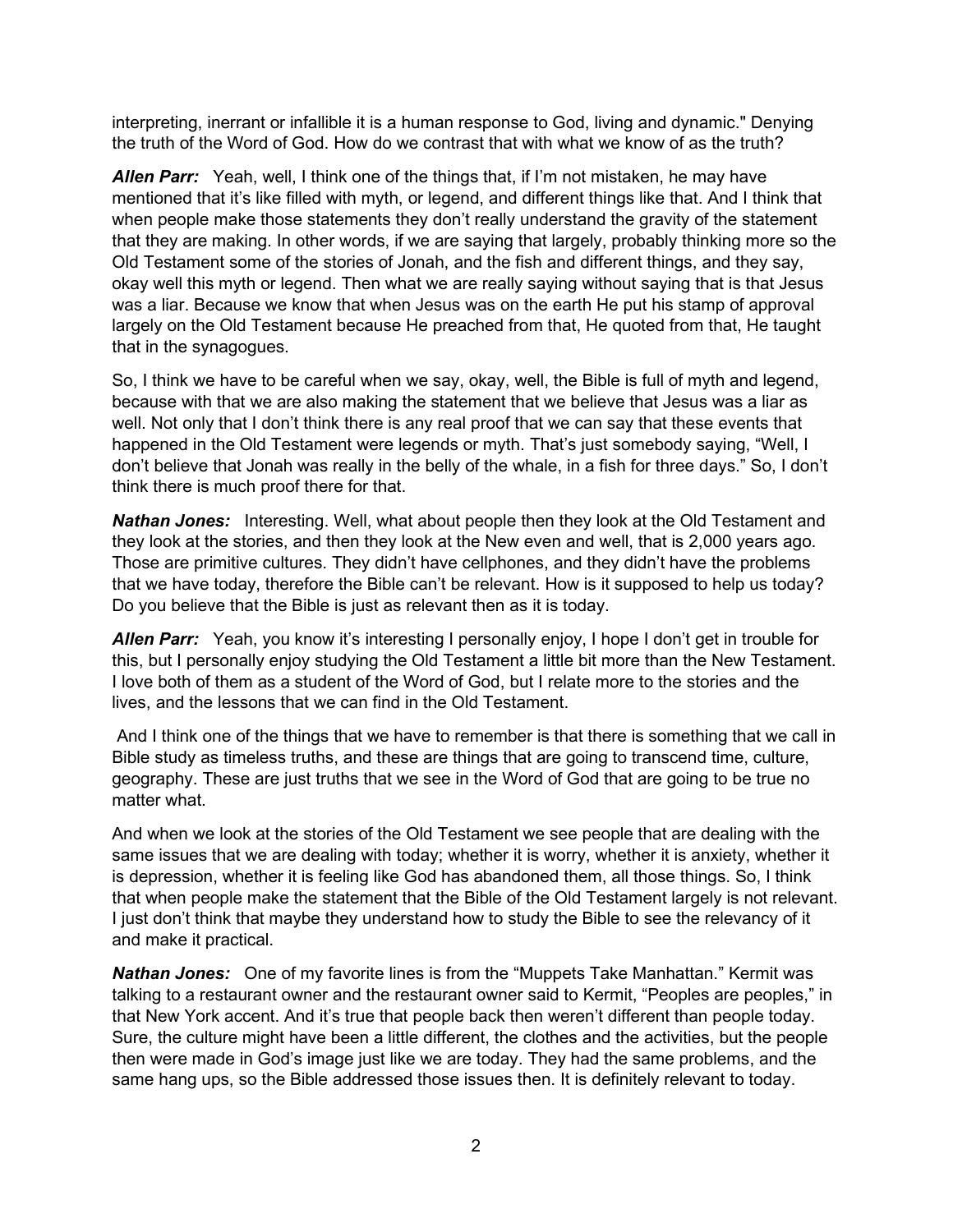*Tim Moore:* I love the way you can bring the Muppets into our conversation of Bible inerrancy.

*Nathan Jones:* Well, Kermit has been cancelled.

*Tim Moore:* Yeah, he has been cancelled.

A lot of folks will tend to criticize some of the authors of Scripture saying, "Well, they were just ignorant. These were agrarian people that didn't know very much. They were farmers, shepherds." And yet, I love what Paul says writing to the church in Corinth when in 1 Corinthians 1:27 he said, "But God has chosen the foolish things of the world to shame the wise, and He has chosen the weak things of the world to shame the things which are strong."

I think that is evident even in the people He calls to this day to serve Him. To where people don't look at our power, or our natural abilities, they say it is obviously God working through this imperfect vessel. And yet, in Scripture He called all sorts of authors to record the revealed word that He proclaimed to and through them, and yet the wisdom and the truth echoes through all the way to us today. And I appreciate what you said because the stories, and the examples are all throughout the Old Testament. And of course, all the apostles referenced the prophecies in the Old Testament to prove who Jesus was as the Messiah promised of God.

#### *Allen Parr:* Yeah.

*Tim Moore:* Well, how about this, Evangelicals themselves argue that the Bible is inerrant, and a lot of people don't understand what that really means. Explain the word inerrant to us.

*Allen Parr:* Yeah, so, as theologians we believe that the word inerrant refers to the original manuscripts, and so whenever we say the Bible is inerrant we don't mean the King James or the New International Version, or whatever translation that people are reading because we understand that has been translated from manuscripts. And even those manuscripts aren't the original manuscripts where the pen hit the paper, or the papyrus, whatever they were writing on at that time.

So, good news, and bad news, the bad news is that we don't have the actual manuscripts that Paul wrote in our possession, that's the bad news. But the good news is that we have something called textual criticism where we can say with, I don't know the exact number, but I think it is around 99% accuracy that the Bible that we have in our hands today is indeed the Word of God. And so, by cross referencing and doing that type of science we can be sure that, once again, that what we have is indeed the Word of God and we can trust it.

Now, once again this idea of inerrancy doesn't mean that if we open up our Bible and we see that in 1 Chronicles it may say one thing, and then you look at 1 Samuel, or 1 Kings it might say, you know David had 20 people here, and 200 people there, whatever it is, there are those scribal errors that we have to understand. And those are just very easily explained because whenever they were copying from manuscript to manuscript if they left out some sort of mark, or something like that it could have easily been translated as something different. So, I know sometimes when people say, "Oh, the Bible has errors in it." They will point to some of these small scribal errors which can easily be explained.

*Nathan Jones:* The jots and tittles, but the doctrine itself is unchangeable throughout history, right?

*Allen Parr:* Exactly.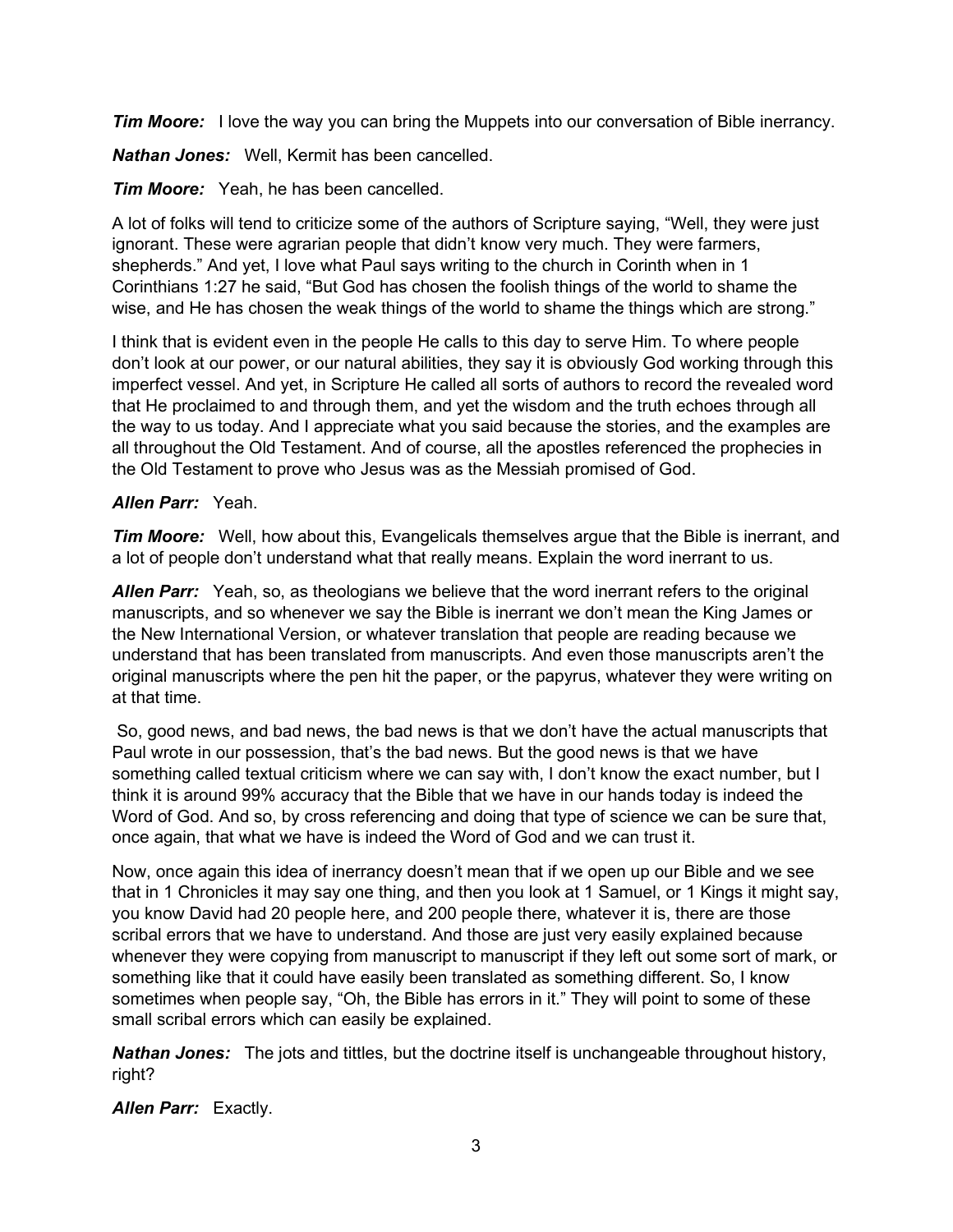*Nathan Jones:* And we have some documents to prove that the Bibles we have today are the same as they were 2,000 years ago. Right?

*Tim Moore:* Yeah, you can point to the Dead Sea Scrolls and see that some of the writings that we have proven through various dating methods are 2,000 years old, and older, is what we are still using today, the only exceptions being, just as he said, jots and tittles. And the Word of God will not be changed down to the jot and the tittle.

*Nathan Jones:* Yeah, the Bible promises that.

*Tim Moore:* And we can trust that what God has revealed to His prophets, to the authors of Scripture has been passed down to us. Now, it takes the heart of a Berean to examine even a various translation and make sure we are getting the actual intent and meaning of what God wants us to understand today.

*Nathan Jones:* What about when you have, there was this pastor in Georgia, and I was really shocked, he started teaching that we should divorce the Old Testament from the New, or unhitch it I believe he said, and that the Old Testament has nothing to do with the New Testament. But is that true? Can we be New Testament Christians, or even red letter Christians and just cut the Old Testament loose?

*Allen Parr:* Yeah, I think that is pretty dangerous. People tend to, and I even think of that type of mentality has crept into the church because a lot of people just find it easier to read the New Testament. Because you don't have to necessarily understand the book of Acts in order to understand the book of Romans. And you can read Romans without understanding James, and you have all these different books that are not necessarily connected. Whereas when people try to read the Old Testament it is a lot more difficult for them because it is long stories.

*Nathan Jones:* Especially Numbers.

*Allen Parr:* Oh, Leviticus.

*Tim Moore:* I love Leviticus.

*Allen Parr:* I call Leviticus the read through the Bible in one year killer, right? Because people get to there and they kind of get stuck. But I think that we have to understand that in order to really properly understand the New Testament we have to be able to understand the Old Testament because so much of what God has done in the New Testament. For instance, Jesus being the ultimate sacrifice for our sins, if we don't understand that that is really a fulfillment of the Old Testament sacrificial system, then we won't really appreciate the fact that whether it is Old Testament or New Testament one thing is true, is that God has a history of always substituting the innocent for those of us who are guilty.

*Tim Moore:* So, if it is true that you have to really have an appreciation of, and an understanding of the Old Testament to really illuminate the New Testament. What would you say is some of the other keys to understanding the Bible in general?

*Allen Parr:* Well, I think one of the main ones is context. And I think that so many times you see people just grabbing one verse of scripture ripping it out of its context and then building an entire theology on that. Right? And so, I think that just a simple thing for those who are watching is just to make sure that whenever we are looking at a verse and we are starting to assess what that verse means that we say, "Okay, what did this mean in that context?"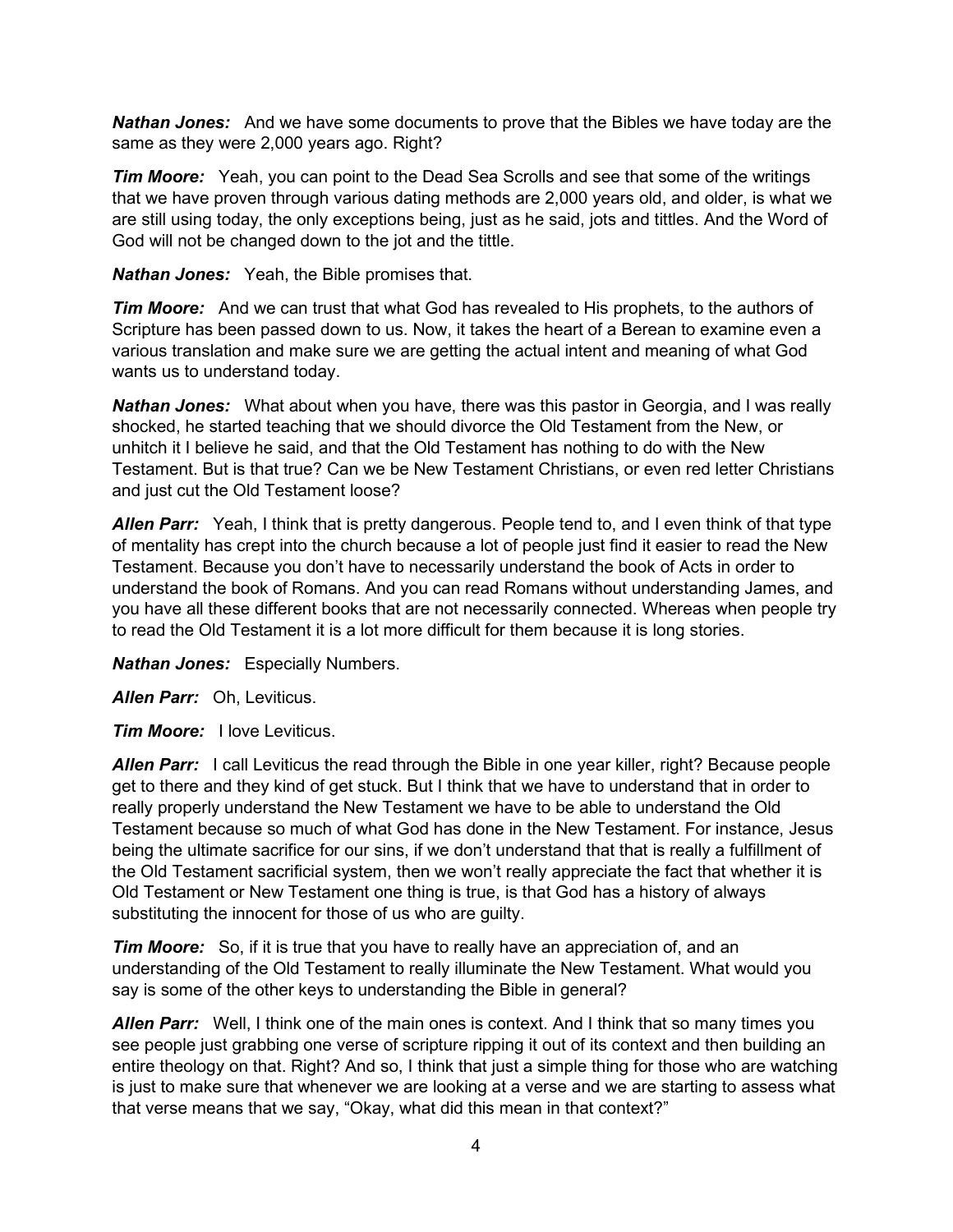Another one would be really trying to go back and figure out what the author's original intent was. And I think that too often people read the Bible and they are thinking, okay, well, this is what it means to me, instead of saying, "Okay, well, what did Paul mean when he wrote that to the original audience."

So, I think that is another thing, as well as really just trying to get to the cultural differences because we can read it with a western type of culture and think, okay, well, in our culture today this is what it means. But we have to remember that the Bible was written in a different culture, in a different time. So, those are just a few things that I would say really help us better understand the Bible.

*Tim Moore:* I think another key is we have to believe it first and foremost. And just as you go to Revelation and there is a promise for those who read and heed the book of Revelation, the only book that has twice mentioned a promise just for reading it. And people say, "Well, I can't understand it." Well, if you believe it, you will begin to understand it. So, really the challenge is believing first, and then I think the Holy Spirit illuminates with greater and greater understanding. Now, of course it requires that we actually do read, and that we actually do study in order to gain that level of understanding. But belief is critical.

#### **Part 2**

*Nathan Jones:* Welcome back to Christ in Prophecy and our discussion with Allen Parr about the integrity of the Bible as God's Word.

*Tim Moore:* Well, Allen let's pick up where we left off before the announcement. What would you say are some of the most convincing evidences that the Bible is actually the Word of God?

**Allen Parr:** Well, I think for me the most convincing evidence is fulfilled prophecy, which I know you all can appreciate around here.

*Tim Moore:* We certainly can.

*Allen Parr:* Whenever I look at different things that have happened throughout history and how God has fulfilled those prophecies, it necessitates in my mind a Divine Author. When you think about, I think about sometimes if I were to sit down right now and try to think about writing what might happen next week, or two weeks from now, I would have no idea how to even start that.

But to think about writing something down that is going to happen 700 years from now, or 500 years from now, is just unthinkable for us. But when you look at Daniel predicting the world powers that were going to be in play. And you look at how Isaiah prophesied how the Messiah was going to be crucified, and different things in Isaiah 53. You can't read those things and then say, well a human brain up with those things. It just necessitates that a Divine Author was involved.

*Tim Moore:* Well, that's actually why some of the critics like to say, "Well, that couldn't possibly have been written in advance. That must have been written after the fact." And we know, and trust, and believe that that is not the case. God did reveal it. And He even scoffs at the so-called false gods. He said, "Let them prophesy, let them predict because they cannot, and have not."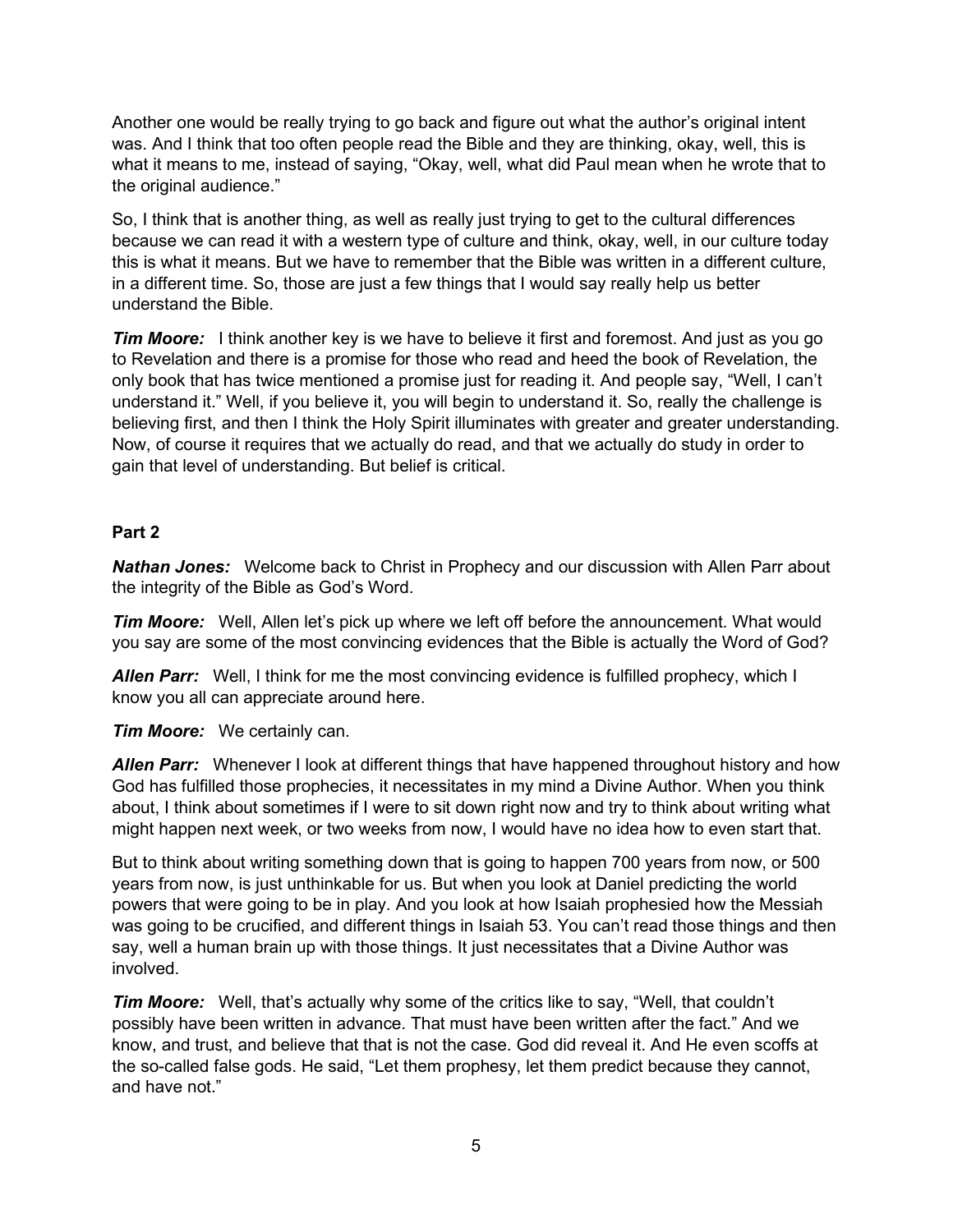*Nathan Jones:* Peter Stoner in his book, "Science Speaks" took the Messianic prophecies 108 distinct Messianic prophecies and Jesus fulfilling just 8 is 1 in 10 to the 17<sup>th</sup> power. That is 1 followed by 17 zeroes. And that is just 8 of the 108. So, fulfilled Bible prophecy you are absolutely right it could not possibly have been thought of by man ahead of time, it had to come from the mind of God. What substantiates then, because Tim brought up I think a great point, is they say, "Well, those books were actually written later." How do we know that the books were written when they were written?

*Allen Parr:* Yeah, once again, just looking at the history of the manuscripts.

*Nathan Jones:* The archaeology then you are saying.

*Allen Parr:* And looking at the early archaeology as well, right, looking at that and how things were dated. As well as just really trusting the testimony of the early church and understanding that this is the way that we have always seen that these letters were dated, different things like that, really give us confidence that the Bible is the Word of God. But also, I think there is some level, as you mentioned earlier, you have to believe the Bible, there is some level of just faith, we have to just have faith that God would not be having us live by a book that is not His. I mean that's like we get to Heaven and God is like, "Gotcha, that Bible really wasn't real." We have to have faith that the Bible that we have today is indeed the Word of God.

*Nathan Jones:* Well, we think we see that too through transformed lives. I mean think of the billions of people over the last thousands of years who have come to faith in God and through His Son Jesus Christ because of the Word of God. I mean that to me is the biggest evidence that the Bible is indeed God's Word.

*Allen Parr:* And I'll add one more to that is also we know that the Bible is one coherent thought with no contradictory ideas, and so we look at 40 different authors, if you put 40 different people in a room and tell them to have a conversation.

#### *Nathan Jones:* Across 1,500 years!

*Allen Parr:* 1,500 years. Different continents. And you put them in a room, and you say, "Okay, I want you all to agree on these very controversial subjects, marriage, family all of this and that." We would get a lot of different discussions and things, but the fact that it is one unified voice where people are in agreement with, these authors are in agreement seems to suggest or prove that they are all inspired by the same Holy Spirit.

*Tim Moore:* I love the example of lives that are changed. And you can look at the apostles themselves, this group of ragtag men from a back water part of Israel, back in the day, up in Galilee most of them, and they were not very courageous. As a matter of fact, shortly after Jesus' crucifixion they were cowering in fear, and yet, when He was resurrected and when they were filled with the Holy Spirit their lives were changed, they were emboldened, they were empowered, they proclaimed the Word of God. They used Old Testament scripture repeatedly throughout all of their presentations, all of their sermons. You can go to Acts chapter 2 with Peter in his very first sermon and it is just prophecy, after prophecy, fulfilled in the life of Jesus Christ, and their lives were changed.

I'm reminded of how Chuck Colson wrote about his own conversion experience in his book "Born Again" and he said, "Here were these high powered men working in the White House around Richard Nixon, and they couldn't keep a conspiracy together for a handful of weeks."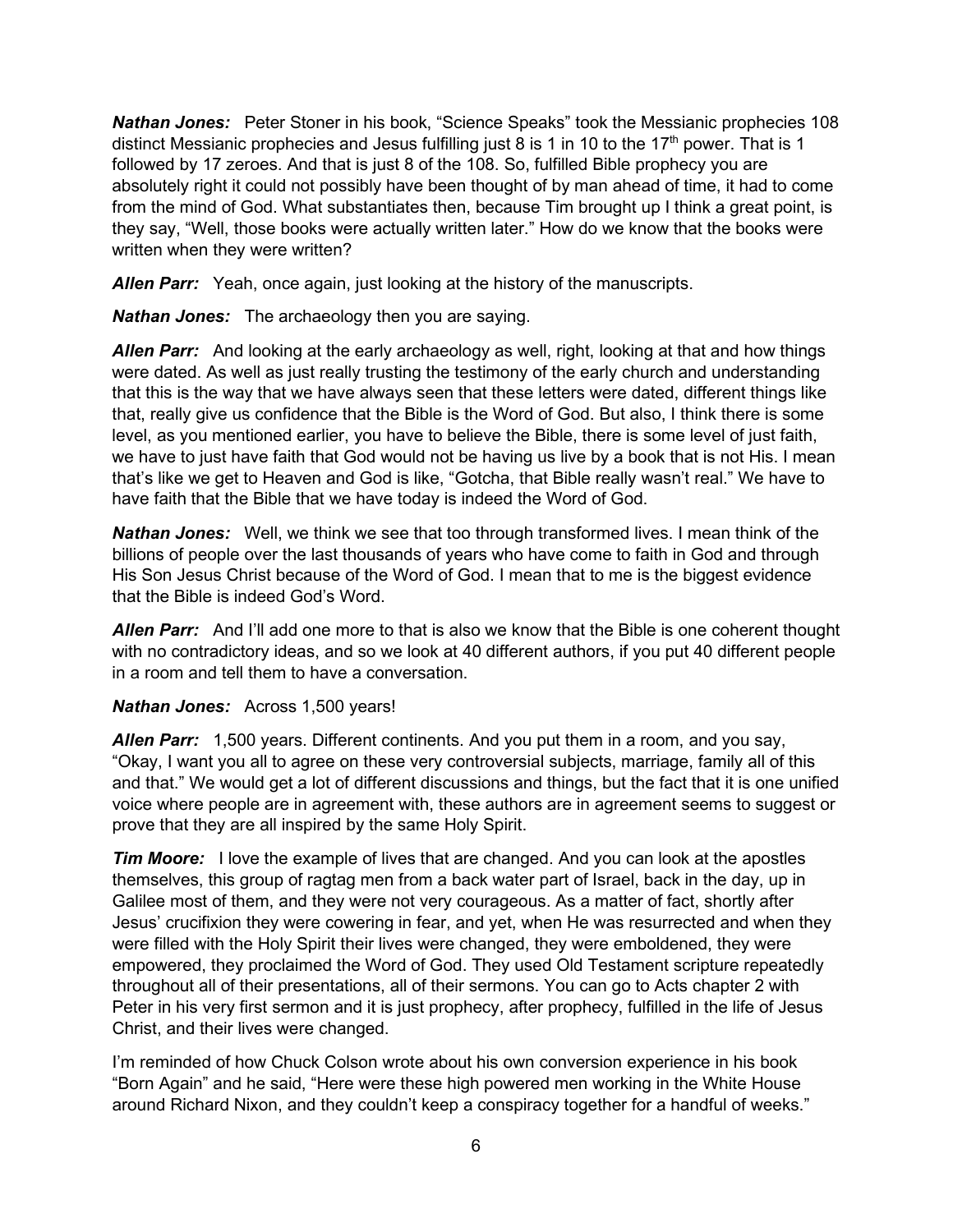And he said, "Yet, these men back who served and learned under Jesus Christ the rest of their lives held true to that faith because they knew it to be true. And they knew the Bible to have been fulfilled in the life of Jesus Christ." And yet, there are some people today who say, "Well, okay we will grant you Jesus had a special kind of relationship, and He was something special. But let's just look at the red words in the Bible." In other words, only the words of Jesus are really special, and the rest well that is all just mythological. So, you've already touched on that but what would be your answer to someone who just wants to read the red portion?

*Allen Parr:* Well, a lot of times when I hear people say that what they are normally referring to is the writings of Paul and how because Paul has certain perspectives, whether it is the perspective of women in ministry and things like that and they'll say, "Well, you know I believe what Jesus says. I see the writing and it is red letter, okay I accept that, but Paul I'm not so sure." And I think we have to once again be careful there because if we say that only the words that are in red are the ones that we should listen to, then that wipes out the Old Testament as well.

#### *Tim Moore:* Yes it does.

*Allen Parr:* Which once again suggests that Jesus was a liar because Jesus put His stamp of approval on the Old Testament which we know doesn't have any red words or letters or anything like that. So, if Jesus put His stamp of approval on a set of writings that were written by men, inspired by the Holy Spirit, then why would we not also assume that the New Testament writers were under that same inspiration as the Old Testament writers?

*Tim Moore:* Yeah, over and over again even as Jesus was tested He countered Satan's temptations by quoting scripture. And when He was sometimes sparing, if you will, with the Pharisees, the Sadducees, He repeatedly, I counted multiple times Matthew 12:3 & 5; 19:4; 21:16, on and on where He said, "Have you not read what so and so wrote, or what so and so said?" Referring back to the Old Testament and challenging them for their lack of faith because He pointed to what was prophesied, what was recorded in the Old Testament, and He validated all those words.

*Nathan Jones:* I had to look that up too because I was curious how many times did Jesus quote the Old Testament. He had 24 direct quotes, 78 indirect quotes, and 26 just from the Pentateuch alone. And He most quoted Exodus, Deuteronomy, Isaiah, and the Psalms. So, if Jesus who was the Angel of the Lord, was the preincarnate Christ, there is the Trinity, Father, Son and Holy Spirit. Jesus was in the beginning as John 1 says. So, obviously it was Jesus Himself through the Holy Spirit inspiring the writers then. So how can you get rid of the Old Testament or get rid of the New Testament? Is it because they are picking and choosing what they want to believe?

*Allen Parr:* And that seems to be what it is. Right? It is like okay, well, if I say that I'm only going to go with the red letters then I'll accept that. But then I have liberty to choose everything else in the Bible that fits my worldview and my life.

*Nathan Jones:* Especially homosexuality, because Paul was so on women, he was a misogynous, he is a homophobe and all.

*Allen Parr:* Exactly.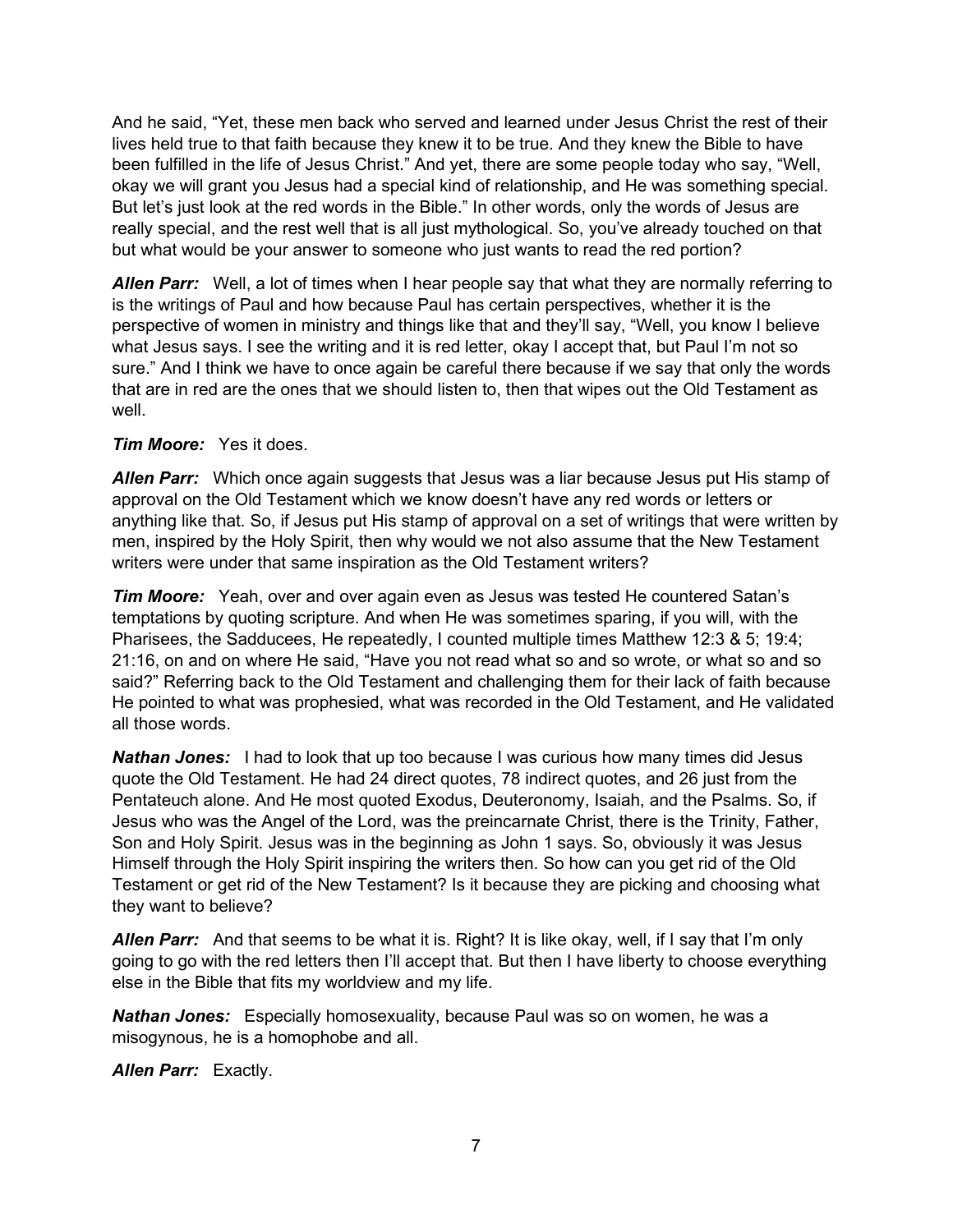**Nathan Jones:** I even encountered a guy just recently who said we can only take the book of Matthew. You couldn't take all the other 65 books. He was a Matthew only Christian.

*Tim Moore:* A Matthew only Christian.

*Allen Parr:* I've heard of the King James only, not Matthew.

*Nathan Jones:* He was a Matthew only. Well, if there is a new Christian and they are coming to the Bible and they want to start where would you recommend they start? Should they start in Genesis? Or should they start in Matthew? Some say John? Where would you start?

*Allen Parr:* Well, I always point people to the Gospel of John personally, because I think it is the clearest picture of who Christ is. And if you are a new believer the first thing that is really necessary for you is to fall in love with the Lord and Savior Jesus Christ who died on the cross for your sins. And I think the way John, under the inspiration of the Holy Spirit, set up his gospel, first of all there are no parables in John, so you don't have to worry about getting tripped up and confused how to figure out, what does this parable mean? What's the meaning? So, you strip all that away.

But also, it's really centered around the seven "I Am" statements, and then eight miracles. So, seven times Jesus said, "I am this." "I am the way." "I am the door." "I'm the resurrection." "I'm the good shepherd." So, you get a good picture of who this Jesus is. But not only the person of Christ but the work of Christ, so it is centered around eight miracles in the Gospel of John. So, that is where I would point someone's attention to first.

*Tim Moore:* People also ask what translation should we use? But even before I go to letting you answer that, I will build on what Nathan said because Jesus in referring to the Old Testament did refer even to things like Jonah and the whale, or the fish, as pointing to His own death, burial, and resurrection. So, it had tremendous significance. It wasn't just a mythological story He referred to it as a historical event that had prophetic significance. And I think when we begin to read the Old Testament looking for the prophetic significance as fulfilled in the life of Jesus Christ, or to yet be fulfilled in the life of Jesus Christ, and in the Second Coming of Jesus Christ the Old Testament comes alive.

Which is why I love Leviticus it proves that God wanted to dwell with His people. And yet, because He was so holy there was still this separation, they could not even ascend unto the mountain of the Lord. So, this desire of His to dwell with His people is why Jesus came down to dwell among us, and to breach that veil, to cross that divide so that we really can enter into a relationship into the very presence of God. So, when you get both the Old and New in perspective, as you said, in context, it brings to life. But that goes back to the question, okay, Tim, and Allen, and Nathan, I get it but what translation should I use? Should I go with that King James only, or some other translation? What do you recommend?

*Allen Parr:* Once again for me personally, or just really anyone I would say if you are studying the Bible, you are really trying to study getting serious about it, I would probably go with a more of a word for word, and this gets into translations. You have thought for thought, word for word, and paraphrase. But for the sake of time, I would try to go for more of a word for word translation, something like the New American Standard, the ESV, or even the New King James. Something that you can understand that is comfortable but is very close to the original manuscripts. But if I'm just reading the Bible and I'm doing my daily devotional then I might use